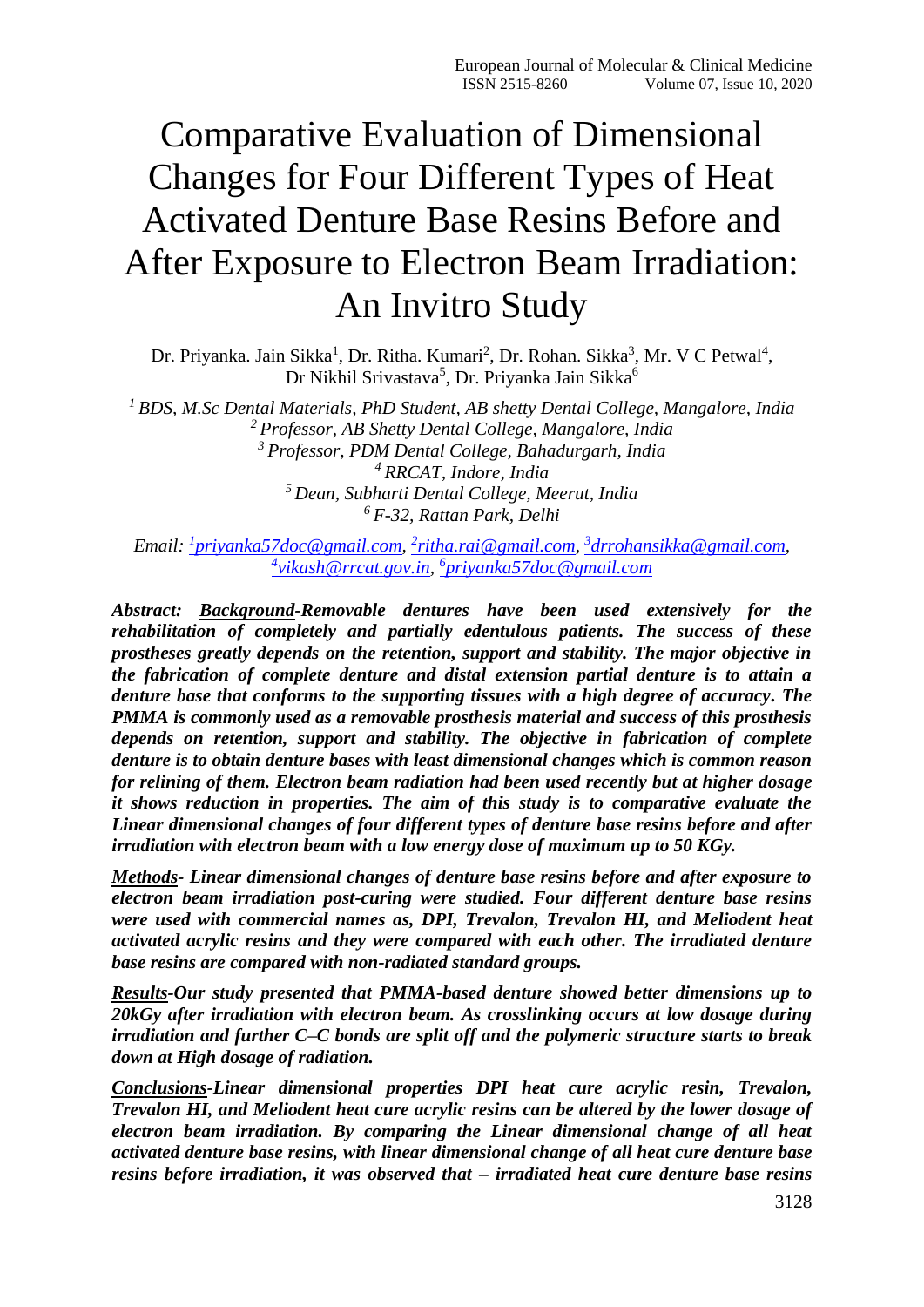*show change in results. But Linear Dimensional changes can be reduced only up to lower dosage up to 20kGy further it start getting reduced.*

# *Keywords: Electron beam Radiation, Denture Base, Heat Cure, Linear Dimensions, Radiation, Shrinkage, denture base adaptation*

# **1. INTRODUCTION:**

The heat-activated acrylic resin is commonly used for denture base fabrication. The PMMA was first introduced as denture base materials in 1937 and it is commonly used for denture base fabrication nowadays because of its Mechanical, esthetic, physical properties and manipulability.<sup>1,2</sup> Both heat-activated acrylic resin and Chemical activated resins shows unavoidable polymerization shrinkage. The volumetric shrinkage of the heat-activated acrylic resin is about 8%. But it will be distributed uniformly over all surfaces of the denture, so the fit of the denture to the master cast is not so seriously affected. The volumetric shrinkage, due to polymerization contraction, probably contributes very little to the linear shrinkage. It appears that thermal shrinkage of the resin is the chief contributor to the linear shrinkage phenomenon. The linear shrinkages of various denture base materials are reported as from 0.2 to 0.5 %.11. $3$ 

There are some disagreements between the cured denture base and the master cast because of polymerization shrinkage. Previous studies focused on dimensional changes of the processed acrylic resin.<sup>4</sup> Takamata et al reported the adaptation of processed acrylic resin dentures by measuring gap between the processed denture and the master cast using the micrometer-slide measuring microscope.<sup>5</sup>Sykora et al studied the adaptation of denture bases by the traveling microscope.<sup>6</sup>

Kawara et al reported the shrinkage behavior of heat-cured resin with different processing methods by the strain gauge method. This study revealed that the shrinkage of heat-cured resin was mainly thermal shrinkage and low-temperature curing method showed average 64% shrinkage of that in the specimen processed by the conventional method.<sup>7,8</sup>

A modern method to improve the properties of polymers is high-energy dose irradiation. The mechanism of crosslinking and Chain breakage by irradiation has been studied for years. However, there is still no agreement as to its exact nature.<sup>9-12</sup> Familiarity with physical, mechanical, chemical, biological and manipulative procedures is therefore overbearing if reasonably satisfactory results must be obtained from the use of the material.<sup>13,14</sup>

In this study, four commercially available heat-acrylic resins cured by conventional curing cycle were investigated. Further they were exposed to Electron beam radiation at lower dosage. The purpose of this study was to find that which among four types show least dimensional changes along with comparison with radiated samples.

# **2. MATERIALS AND METHODS-**

| Heat cure acrylic resin | DPI heat cure | $T_{revalon}$<br>HI | Trevalon | Melioden |  |
|-------------------------|---------------|---------------------|----------|----------|--|
| Number                  | N             | 80                  | 80       | 80       |  |

A metal edentulous maxillary model with four reference points at incisive papilla (A), midpalate area in front of posterior palatal seal area (B), left and right tuberosities (C and D) was used]. The metal model was duplicated using polyvinyl siloxane to prepare 80 casts with type III dental stone.

Fabrication of Thermoplastic vacuum sheets is done over metallic denture which is 4mm from all the sides. Over this using clear cold cure acrylic resin template of 2mm thick evenly is fabricated.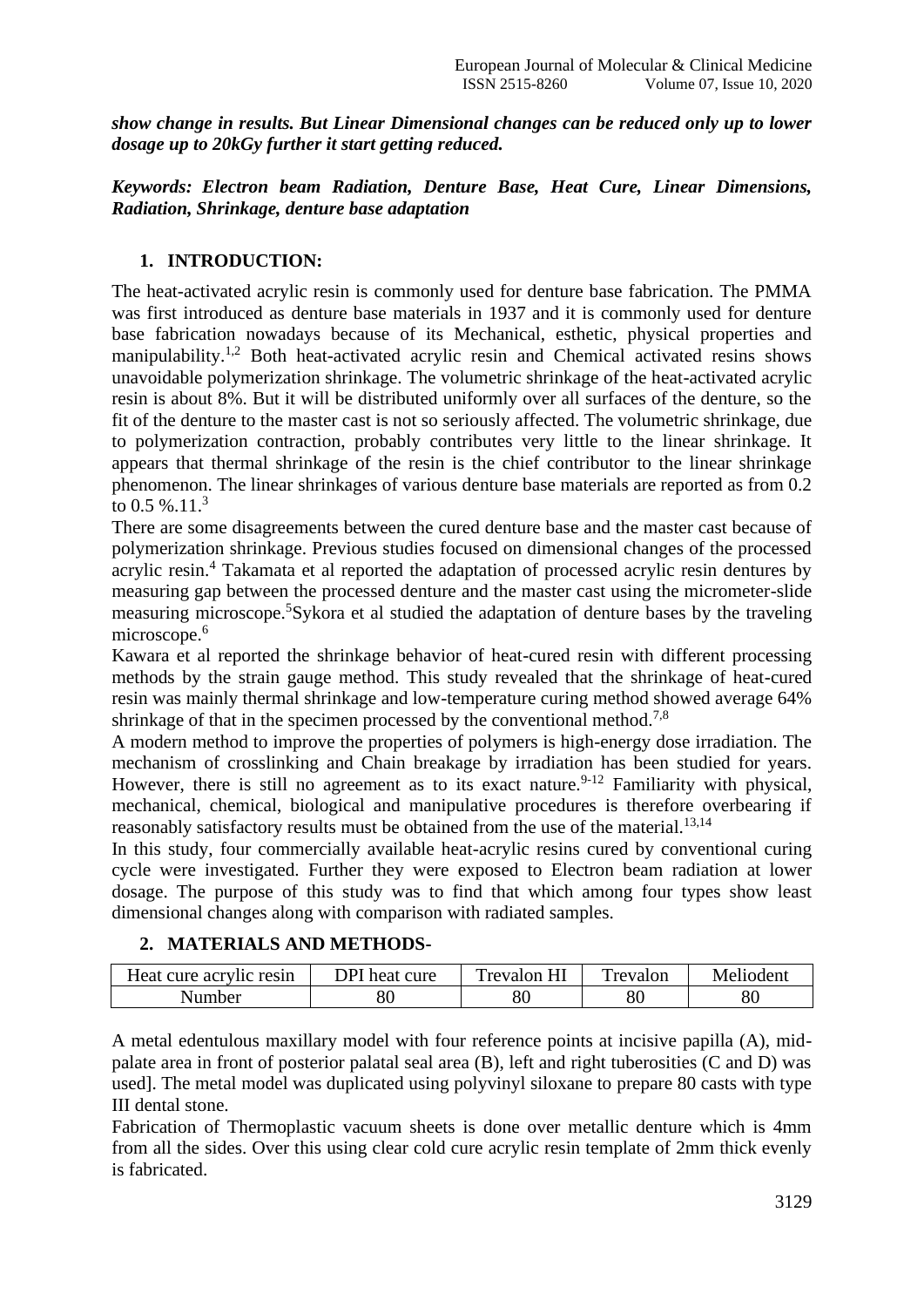Several reference points were taken A-Incisive Papilla B-Canine on both sides C-Mid point on tuberosity on each side D-Mid-point joining tuberosity

E-Mid-point joining between A and F



These points were transferred to transfer Template using parallel component of surveyor using 0.5mm diamond pointer.



Distances between all these reference points was measured using travelling microscope and further to compare it after processing of dentures.

320 casts (Group I-80 to Group VI- 80each) of heat cure acrylic resins were prepared (40 for each DPI heat cure, Trevalon HI, Trevalon heat cure and Meliodent heat cure) with wax bases were invested into flasks. After removing the wax with boiling water and separating medium application, the heat-polymerized resins including Meliodent, DPI, Trevalon and Trevalon HI were prepared, poured and processed at 70°C for 2 h with a terminal boiling of 30 min. Then, the flasks were left in the water bath to cool completely. After de-flasking, the excess resins and beads in the intaglio surfaces of denture bases were removed. Again, after processing these distances is measured using transfer template. Then samples were stored in water for 7 days and sent for exposure to electron beam irradiation at a dose of 5, 10, 15, 20,25,35 and 50KGy with energy of 7.7MeV and current of 400Ma with pulse width of 10 microsecond. These marks were compared using various radiation doses from5-50 kilo gray. In each of test following dosage and time of exposure was done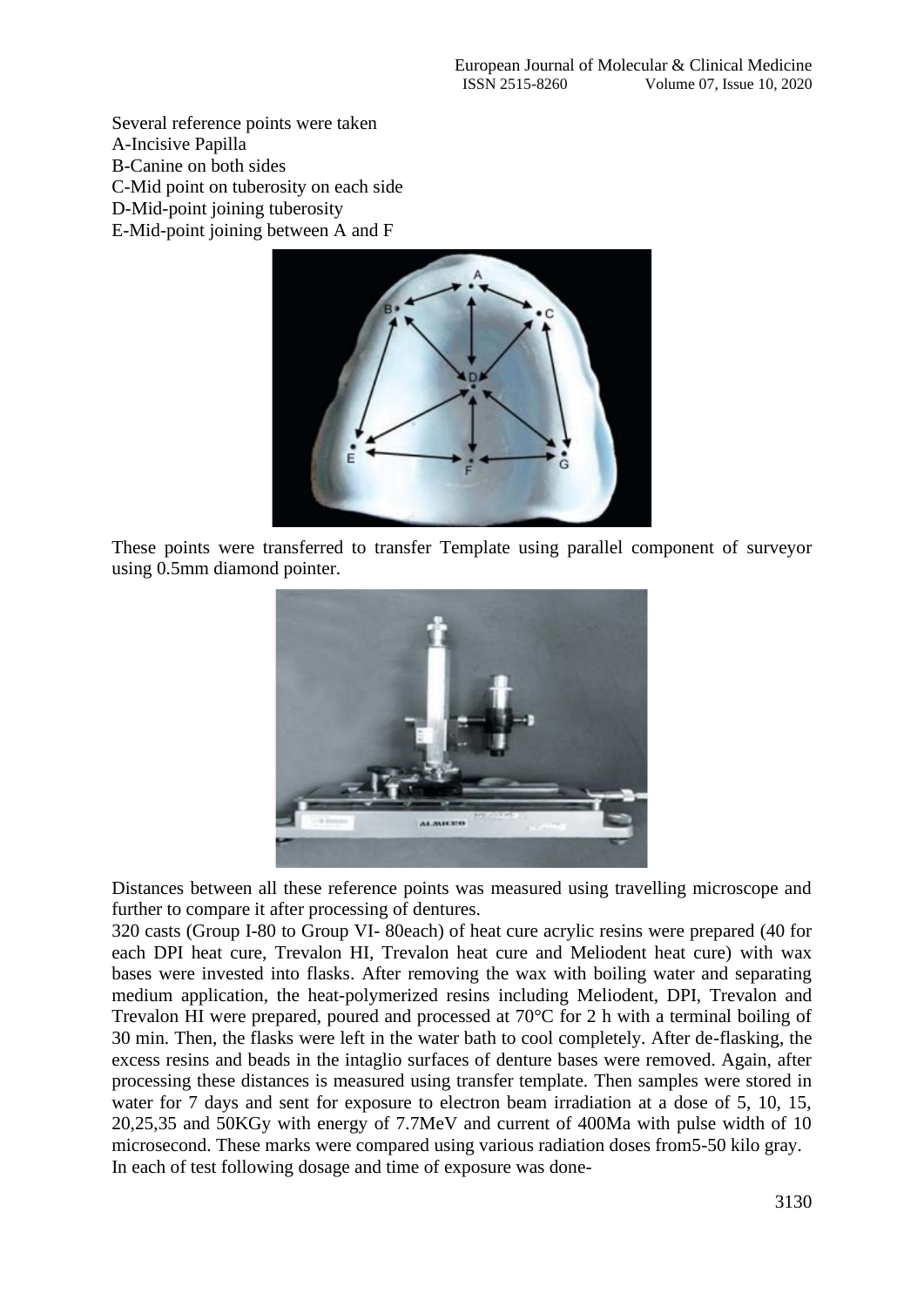European Journal of Molecular & Clinical Medicine ISSN 2515-8260 Volume 07, Issue 10, 2020

| <b>Properties</b>                 | <b>DOSE</b> | <b>MONITORING UNIT</b> | <b>TIME OF EXPOSURE</b> |
|-----------------------------------|-------------|------------------------|-------------------------|
| <b>Linear Dimensional Changes</b> | 5KGy        | 7156MU                 | 353                     |
|                                   | 10KGy       | 14312MU                | 701                     |
|                                   | $15k$ Gy    | 21468 MU               | 1054                    |
|                                   | 20kGy       | 28624MU                | 1404.7                  |
|                                   | $25k$ Gy    | 35780MU                | 1752.8                  |
|                                   | 35kGy       | 50092MU                | 2444.5                  |
|                                   | 50kGy       | 71560MU                | 3501.1                  |

#### **3. RESULTS**

Linear Dimensional change- It was observed by Mean, Tukey HSD Multiple comparison and One-way ANOVA method

It was observed that there is reduction in dimension accuracy up to 20KGy but after that there is not much change seen for all the different types of heat activated denture base resins.

## **Linear Dimensional changes**

| <b>TYPE OF</b>    | <b>DPI HEAT CURE</b> | <b>MELIODENT</b> | <b>TREVALON</b> | <b>TREVALON HI</b> |
|-------------------|----------------------|------------------|-----------------|--------------------|
| <b>MATERIAL</b>   |                      |                  |                 |                    |
| <b>MEAN %</b>     | 1.23%                | 1.54%            | 1.32%           | 1.05%              |
| 5KGy              | 1.20%                | 1.50%            | 1.32%           | 0.98%              |
| 10KGy             | 1.18%                | 1.48%            | 1.29%           | 0.97%              |
| 15KGy             | 1.10%                | 1.46%            | 1.27%           | 0.95%              |
| 20KGy             | 1.05%                | 1.40%            | 1.25%           | 0.93%              |
| 25KG <sub>V</sub> | 1.05%                | 1.35%            | 1.24%           | 0.90%              |
| 35KGy             | 1.05%                | 1.32%            | 1.27%           | 0.88%              |
| 50KG <sub>v</sub> | 1.05%                | 1.30%            | 1.25%           | 0.85%              |

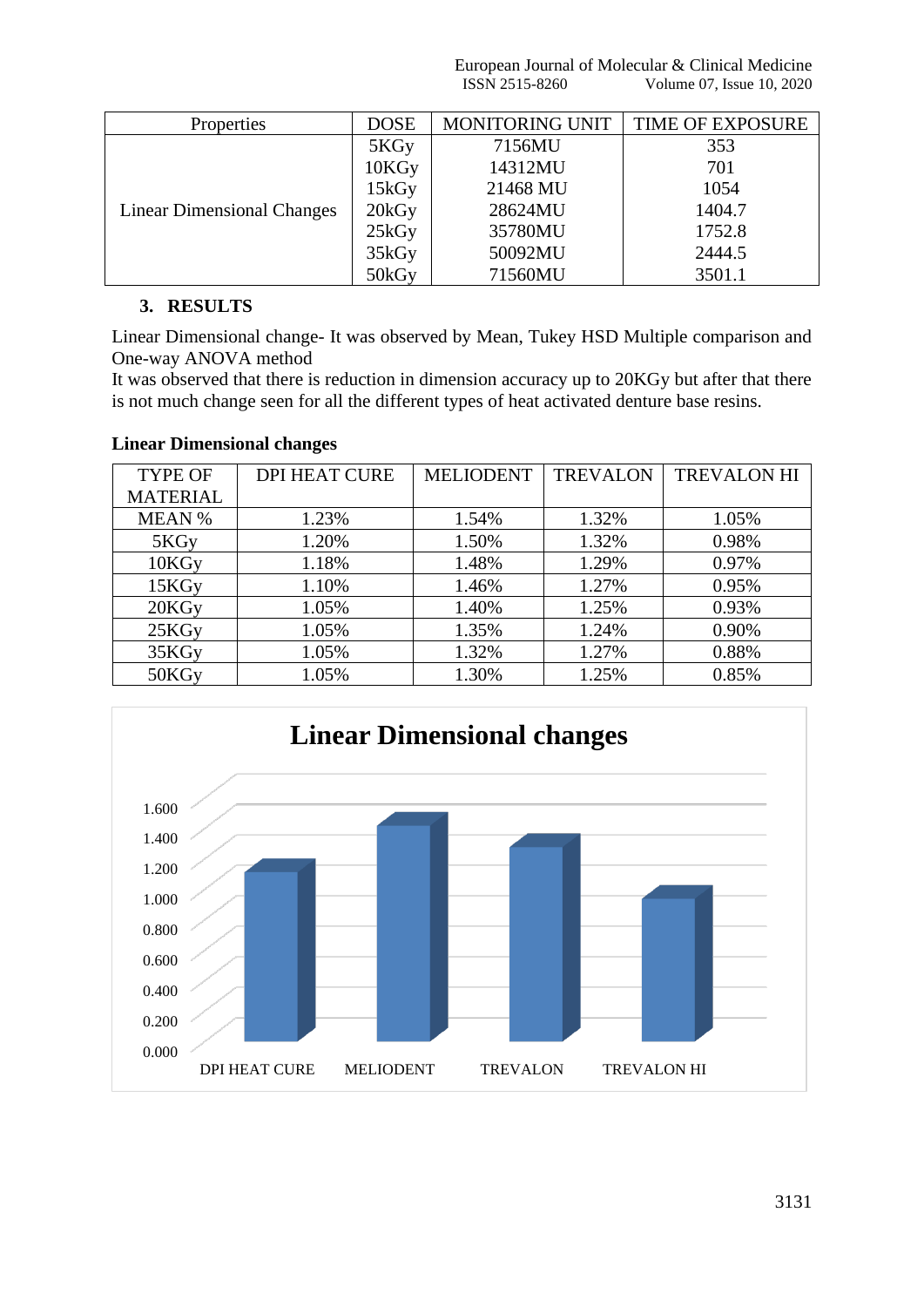|           |                                |    |        | Std.      |         |         |         |         |
|-----------|--------------------------------|----|--------|-----------|---------|---------|---------|---------|
|           |                                | N  | Mean   | Deviation | Minimum | Maximum | F-value | p-value |
| LDC_Std   | <b>DPI HEAT</b>                | 10 | 1.2250 | 0.0354    | 1.1700  | 1.2800  |         |         |
|           | <b>CURE</b>                    |    |        |           |         |         |         |         |
|           | <b>MELIODENT</b>               | 10 | 1.5360 | 0.0369    | 1.4800  | 1.5900  | 222.548 | < 0.001 |
|           | <b>TREVALON</b>                | 10 | 1.3210 | 0.0509    | 1.2400  | 1.4000  |         |         |
|           | <b>TREVALON HI</b>             | 10 | 1.0500 | 0.0467    | 0.9700  | 1.1200  |         |         |
|           | Total                          | 40 | 1.2830 | 0.1824    | 0.9700  | 1.5900  |         |         |
| LDC_5KGy  | <b>DPI HEAT</b>                | 10 | 1.2010 | 0.0409    | 1.1400  | 1.2600  |         |         |
|           | <b>CURE</b>                    |    |        |           |         |         |         |         |
|           | <b>MELIODENT</b>               | 10 | 1.5030 | 0.0445    | 1.4400  | 1.5700  | 138.177 | < 0.001 |
|           | <b>TREVALON</b>                | 10 | 1.3220 | 0.0932    | 1.1600  | 1.4500  |         |         |
|           | <b>TREVALON HI</b>             | 10 | 0.9790 | 0.0407    | 0.9200  | 1.0300  |         |         |
|           | Total                          | 40 | 1.2513 | 0.2010    | 0.9200  | 1.5700  |         |         |
| LDC_10KGy | <b>DPI HEAT</b><br><b>CURE</b> | 10 | 1.1770 | 0.0298    | 1.1300  | 1.2200  |         |         |
|           | <b>MELIODENT</b>               | 10 | 1.4780 | 0.0426    | 1.4200  | 1.5400  |         |         |
|           | <b>TREVALON</b>                | 10 | 1.2920 | 0.0948    | 1.1300  | 1.4200  | 136.025 | < 0.001 |
|           | <b>TREVALON HI</b>             | 10 | 0.9690 | 0.0407    | 0.9100  | 1.0200  |         |         |
|           | Total                          | 40 | 1.2290 | 0.1950    | 0.9100  | 1.5400  |         |         |
| LDC_15KGy | <b>DPI HEAT</b>                | 10 | 1.1000 | 0.0377    | 1.0500  | 1.1500  |         |         |
|           | <b>CURE</b>                    |    |        |           |         |         |         |         |
|           | <b>MELIODENT</b>               | 10 | 1.4580 | 0.0230    | 1.4200  | 1.5000  | 311.055 | < 0.001 |
|           | <b>TREVALON</b>                | 10 | 1.2710 | 0.0509    | 1.1900  | 1.3500  |         |         |
|           | <b>TREVALON HI</b>             | 10 | 0.9490 | 0.0407    | 0.8900  | 1.0000  |         |         |
|           | Total                          | 40 | 1.1945 | 0.1962    | 0.8900  | 1.5000  |         |         |
| LDC_20KGy | <b>DPI HEAT</b>                | 10 | 1.0500 | 0.0258    | 1.0100  | 1.0900  |         |         |
|           | <b>CURE</b>                    |    |        |           |         |         |         |         |
|           | <b>MELIODENT</b>               | 10 | 1.4000 | 0.0374    | 1.3500  | 1.4600  | 105.469 | < 0.001 |
|           | <b>TREVALON</b>                | 10 | 1.2510 | 0.1074    | 1.0900  | 1.4100  |         |         |
|           | <b>TREVALON HI</b>             | 10 | 0.9300 | 0.0542    | 0.8500  | 1.0100  |         |         |
|           | Total                          | 40 | 1.1578 | 0.1933    | 0.8500  | 1.4600  |         |         |
| LDC_25KGy | <b>DPI HEAT</b><br><b>CURE</b> | 10 | 1.0450 | 0.0227    | 1.0100  | 1.0800  |         |         |
|           | <b>MELIODENT</b>               | 10 | 1.3540 | 0.0303    | 1.3100  | 1.4000  |         |         |
|           | <b>TREVALON</b>                | 10 | 1.2410 | 0.0509    | 1.1600  | 1.3200  | 234.942 | < 0.001 |
|           | <b>TREVALON HI</b>             | 10 | 0.9000 | 0.0542    | 0.8200  | 0.9800  |         |         |
|           | Total                          | 40 | 1.1350 | 0.1817    | 0.8200  | 1.4000  |         |         |
| LDC_35KGy | <b>DPI HEAT</b>                | 10 | 1.0500 | 0.0231    | 1.0100  | 1.0900  |         |         |
|           | <b>CURE</b>                    |    |        |           |         |         |         |         |
|           | <b>MELIODENT</b>               | 10 | 1.3170 | 0.0320    | 1.2700  | 1.3600  | 121.422 | < 0.001 |
|           | <b>TREVALON</b>                | 10 | 1.2710 | 0.0954    | 1.1100  | 1.3900  |         |         |
|           | TREVALON HI                    | 10 | 0.8800 | 0.0542    | 0.8000  | 0.9600  |         |         |
|           | Total                          | 40 | 1.1295 | 0.1867    | 0.8000  | 1.3900  |         |         |
| LDC_50KGy | <b>DPI HEAT</b>                | 10 | 1.0460 | 0.0212    | 1.0200  | 1.0800  |         |         |
|           | <b>CURE</b>                    |    |        |           |         |         |         |         |
|           | <b>MELIODENT</b>               | 10 | 1.3020 | 0.0447    | 1.2400  | 1.3700  |         |         |
|           | <b>TREVALON</b>                | 10 | 1.2510 | 0.0954    | 1.0900  | 1.3700  |         |         |
|           | <b>TREVALON HI</b>             | 10 | 0.8500 | 0.0542    | 0.7700  | 0.9300  | 118.278 | < 0.001 |
|           | Total                          | 40 | 1.1123 | 0.1904    | 0.7700  | 1.3700  |         |         |
|           | Table -2                       |    |        |           |         |         |         |         |
|           | Comparison                     |    |        |           |         |         |         |         |
|           | between groups                 |    |        |           |         |         |         |         |

# **Table-2 ( Comparison between groups)**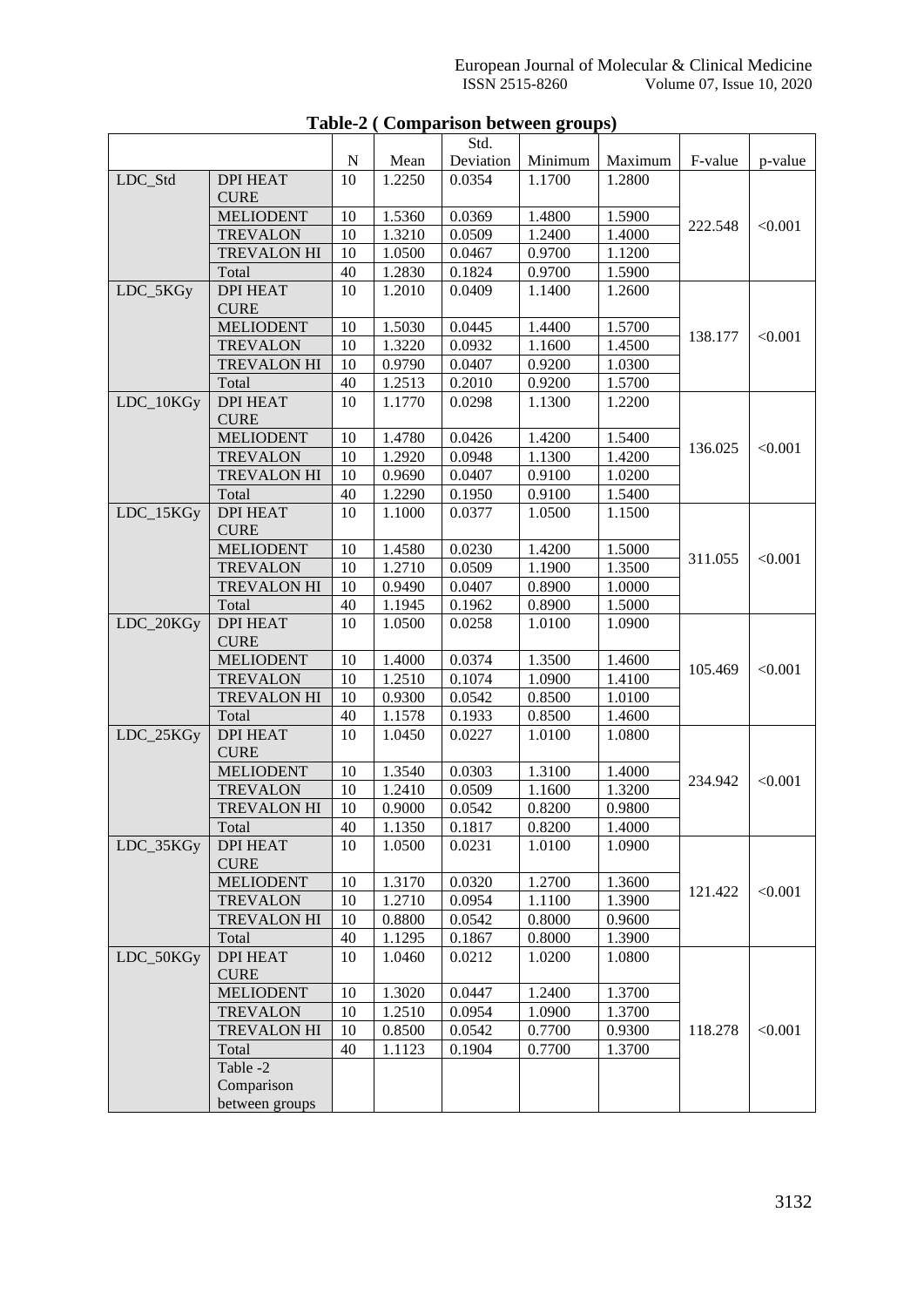## **4. DISCUSSION-**

Different methods of processing denture base were devised to overcome the problems of the convention- al method, however each of these methods has some disadvantages that make it difficult for dentist or technician to choose.

DaBreo EL etal studied on linear dimensional change of heat cure, self- cure and light cure denture base resins and found that the heat cured resin (short curing) exhibited the greatest dimensional change among all the three.<sup>15</sup> Pavan etal evaluated the influence of microwave treatment on dimensional accuracy along the posterior palatal border of maxillary acrylic resin denture bases processed by water bath curing. No statistically significant differences were observed between the control group and group II.<sup>16</sup>

There are different ways to improve the mechanical properties of PMMA. These ways include replacing PMMA with an alternative material; chemically modifying it; and reinforcing the PMMA with other materials. Also, different denture designs have been made to decrease stress such as increasing the thickness of the denture base.<sup>17</sup>

Jadhav et al found microwave PMMA has higher impact strength than conventional PMMA.<sup>18</sup> However Al-Dobaei et al concluded microwave curing technique increased the flexural strength of the acrylic resin but reduced its impact strength.<sup>19</sup> Compagnoni reported same porosity between micro- wave and conventional heat-polymerized denture base resin. Although studies on this technique continue, but because of the expensive equipment, microwave technique could not be used as a routine in laboratories.<sup>20</sup>

However, use of different radiation like microwave had also improved properties of denture base resins. Based on that Electron beam Irradiation is used because of its advantages when used with varieties of Polymers.<sup>21</sup>

Electron beam irradiation is reported to increase the stiffness of polymers as well as the links between polymer chains (Behr et al., 2006). Two types of irradiation-initiated reaction can be defined: chain linkage and chain breakage.<sup>22</sup> During chemical reaction, radicals, which induce chain linkage, are initiated from several distinct points. The polymeric chain then increases, but the chain linkage is not equally distributed in the polymer. It has been demonstrated that irradiation initiates the radical build-up of all components of a polymer (Behr et al., 2006). For that reason, the entire polymer may simultaneously be newly arranged and crosslinked when irradiated. $22,23$ 

The free radicals can recombine establishing the crosslinks. The degree of crosslinking be contingent upon the polymer and radiation dose. One of the assistances of using irradiation for crosslinking is that the degree of crosslinking can be effortlessly controlled by the amount of dose. Furthermore, oxidation can continue after irradiation prompting changes in properties with time. $24$ 

Analysis of the data in the present study offers some insight into the influence of electron beam post-curing on polymer PMMA. Nevertheless, polymethyl methacrylate (PMMA) is often described in the literature as a thermoplastic polymer, which tends towards chain breakage during irradiation (Behr et al., 2005b, c).<sup>22</sup> It has been demonstrated that the properties of mostly PMMA-based denture resins could be improved using electron beam irradiation, although as the radiation dose increases above 25kGy properties reduced. It appears that beyond 25kGy radiation dosage, C–C bonds are split off and the polymeric structure starts to break down. The findings of the present study demonstrate that all the investigated denture base resins show improvement in Dimensional properties. The free radicals can recombine establishing the crosslinks. The degree of crosslinking be contingent upon the polymer and radiation dose. One of the assistances of using irradiation for crosslinking is that the degree of crosslinking can be effortlessly controlled by the amount of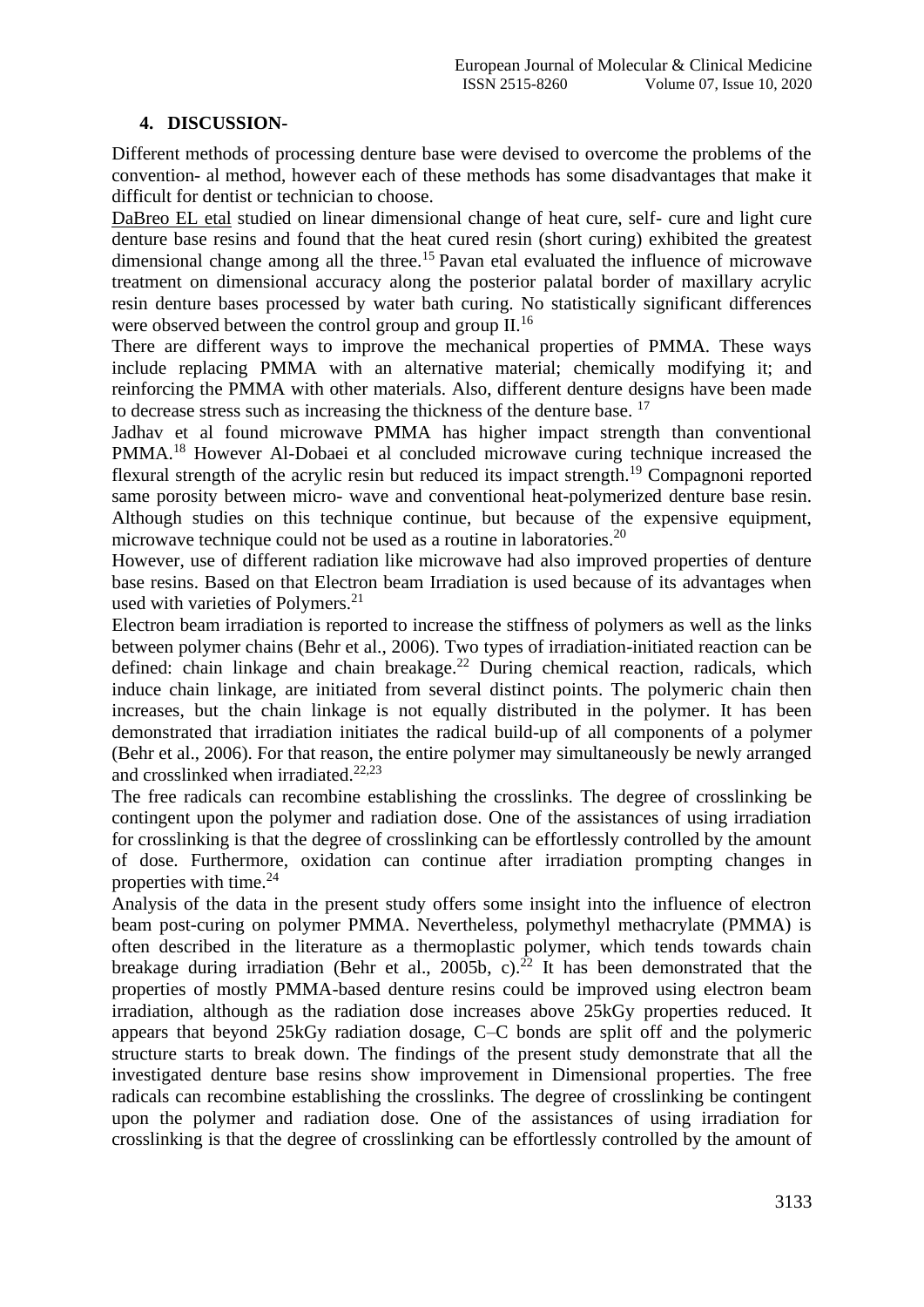dose. Furthermore, oxidation can continue after irradiation instigating changes in properties with time.

In this study as chain crosslinking take place maximum up to 20kGy radiation dose which has improved the dimensions of PMMA but beyond that there is no further change which means that no cross linking or chain breakage is taking place beyond that dosage.

# **5. CONCLUSION-**

Following are the finding of my study

- 1. The findings of the present study demonstrate that though mechanical properties of polymer denture base resins can be modified by electron beam irradiation but at lower dosage.
- 2. There is effect on physical properties after exposure only up to 20 Kilo gray of radiation dose and before exposure on all different type of materials.
- 3. Trevalon HI has shown least dimensional changes whereas as Meliodent has shown highest dimensional changes in non-radiated state.
- 4. Unlike other mechanical properties, there is no change in Dimensions beyond 20 kGy though it is better than standard material in all the different categories.

## **6. ACKNOWLEDGEMENT-**

I would like to express my gratitude to anyone who gave me the opportunity to complete this research. I acknowledge RRCAT, Indore for the Electron beam radiation support free of cost for the study and my Guide Dr Ritha Kumari for her Guidance.

## **7. REFERENCES:**

- [1] Gieler CW, Skinner EW. Physical properties of some of the newer denture plastics. J Dent Res1939; 18:381-387.
- [2] Sweeney WT, Paffenbarger GC, Beall JR. Acrylic resins for dentures. J Am Dent Assoc 1942; 29:7-33.
- [3] PHILLIPS SKINNER`S SCIENCE OF DENTAL MATERIALS, ed 10. Kenneth:SAUNDERS 1996:254- 255.
- [4] Polyzois. Improving the adaptation of denture bases by anchorage to the casts: a comparative study. QI 1990; 21:185-190.
- [5] Tetsuya Takayama, James C. Setcos, Ralph W. Phillips, Malcolm E. Boone. Adaptation of acrylic resin dentures as influenced by the activation mode of polymerization. JADA 1989; 119:271-276.
- [6] Oskar Sykora, Elliott J.Sutow. Imporved fit of maxillary complete dentures processed on high expansion stone casts. J Prosthet Dent 1997; 77:205-8.
- [7] M.Kawara, O.Komiyama, S.Kimoto, N. Kobayashi, and K.Nemoto. Distortion behavior of heat-activated acrylic denture-base resin in conventional a long, lowtemperature processing methods. J Dent Res 1998; 77(6):1446-1453
- [8] Woelfel JB, Paffenbarger GC, Sweeney WT. Dimensional changes occurring in dentures during processing. J Am Dent Assoc. 1960; 61:413–30.
- [9] Jorge H, Giampaolo T et al., Gerodontology, 24(2007); 52.
- [10] H. Schweikl1, G. Spagnuolo, G. Schmalz1. J Dent Res, volume 85, issue 10 (2006)870.
- [11] Behr M, Rosentritt M, Faltermeier A, Hande G. Materials In Medicine, 16 (2005) 175.
- [12] Faltermeier A, Behr M, Rosentritt M.Acta odontolo scand 2007 Jun;65(3):171-6
- [13] Nandal S, Ghalaut P, Shekhawat H. New era in denture base resins. Dent J Adv Stud. 2013; 1:3.